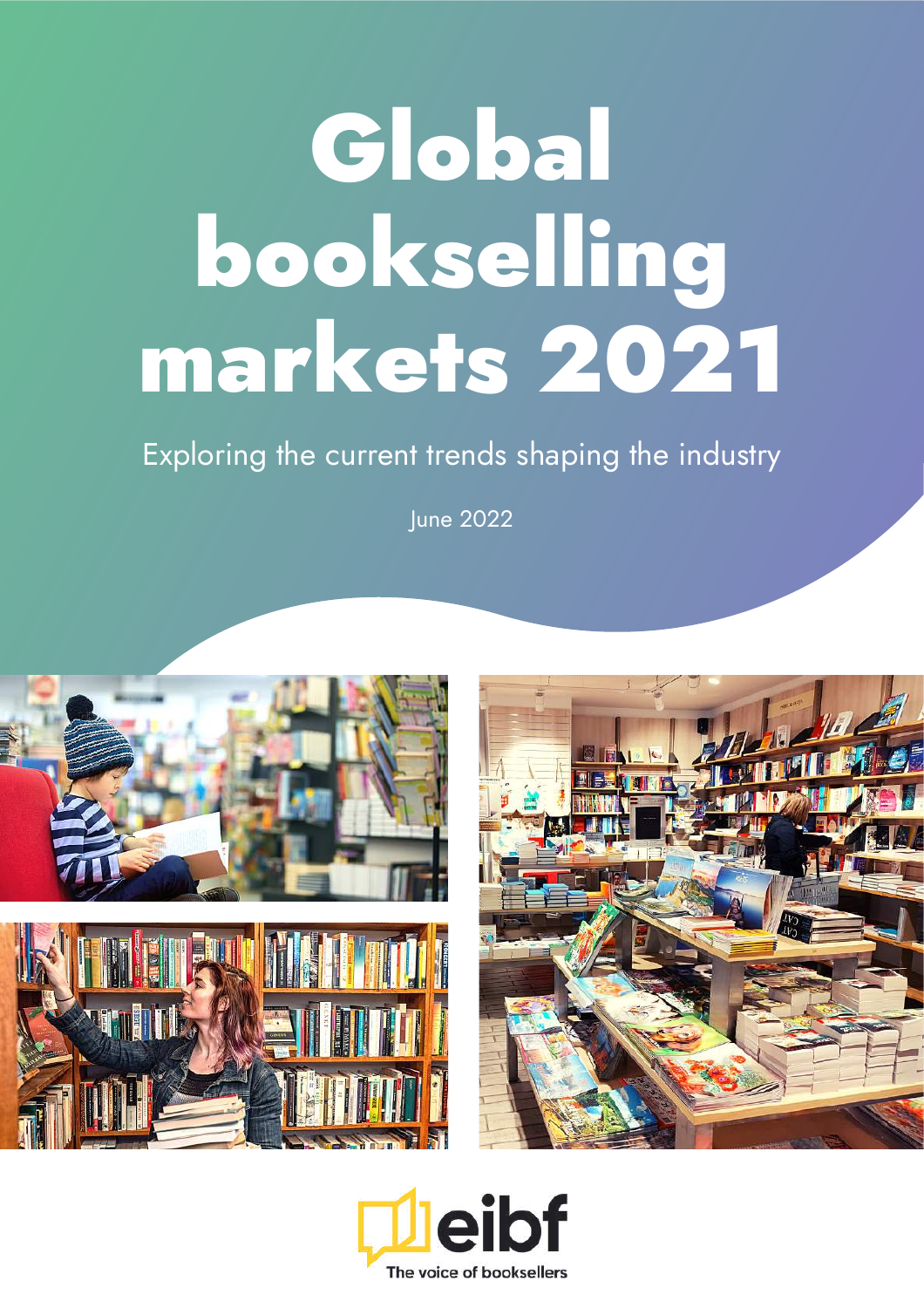## Table of contents

- 2 About EIBF
- 3 Introduction
- 4 What can we learn from 2021 figures?
- 6 Global overview of the bookselling markets in 2021
- 8 Analysing the new trends impacting the global bookselling industry
- 12 Ensuring long-term sustainability of the bookselling industry



The European and International Booksellers Federation (EIBF) is a non-commercial umbrella organization, representing national booksellers associations from all over the world. Through its member associations, EIBF speaks on behalf of more than 25.000 individual booksellers of all kinds, including independent bookshops, chains, and family businesses. We have a long history of representing booksellers and advocating for book-friendly policies to the benefit of readers and retailers.

EIBF works in Europe and around the world to further the interests of the bookselling industry. Our main aim is to ensure that the voices of booksellers are heard in every relevant debate, by advocating for book-friendly policies and legislation that benefit both readers and retailers. Our main activity area also includes communication with and services to our members, and we are continuously increasing the exchange of best practices among our members.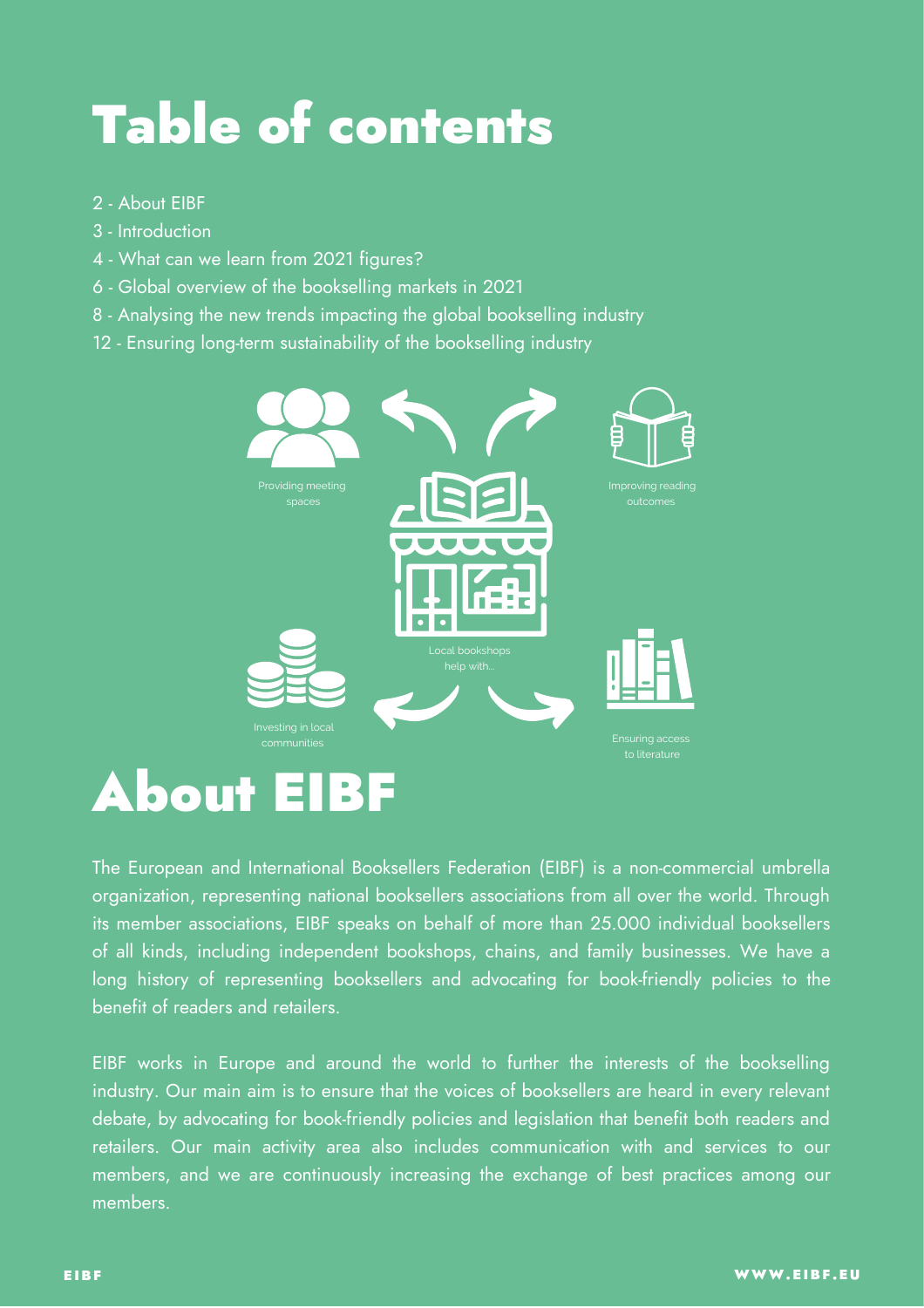### Introduction

The bookselling industry has been reshaped since the outbreak of the pandemic in early 2020, with many booksellers undergoing a complete reinvention of their business models, often having to incorporate practices not associated with their traditional core business. In these changing circumstances, it is important to acknowledge the importance of customer interaction in bookshops.

Booksellers rely on consumer presence in their stores and this connection is an integral part of any successful bookshop, no matter where in the world the store is located. From bustling city centres and urban residential areas to remote rural spaces, customer engagement underpins bookselling.

As we try to understand the current trends shaping the global bookselling sector, we have to consider the ones that are gaining traction due to pandemic restrictions, such as lower footfalls in the shops, primarily digital audience groups and overreliance on online sales channels, among others.

To analyse how the global bookselling markets fared in the past year, EIBF carried out a survey among its members and partners in April 2022. The national booksellers associations from eighteen countries responded to our written questionnaire, shedding light on ongoing challenges booksellers face in their daily activities: Australia, Denmark (Faroe Islands), Finland, France, Germany, Ireland, Italy, Latvia, Luxembourg, Netherlands, New Zealand, Norway, Portugal, Romania, Russia, Spain, Sweden, and Switzerland.

This report collates insights into the bookselling industry of 2021, exploring the total sales numbers for the past year and analysing emerging trends to understand how the industry can respond to future development opportunities and challenges. In addition to the survey answers, this report includes supporting information gathered by EIBF during the course of the past year.

Fan Pay

Fabian Paagman CEO, Paagman Boekhandels

Jean-Luc Treutenaere SDLC President, Syndicat des distributeurs de loisirs culturels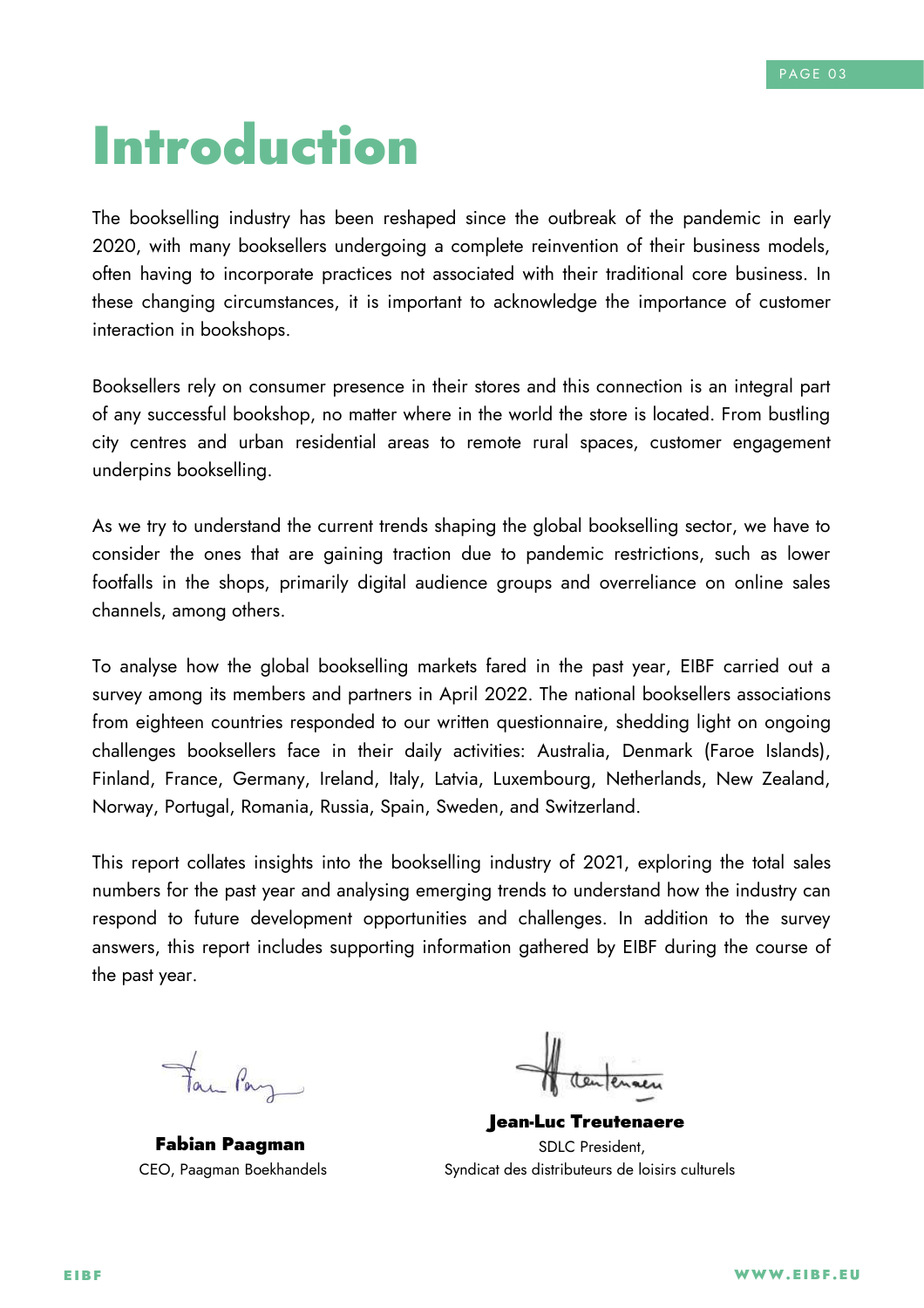### What can we learn from 2021 figures?

At a first glance, the global bookselling markets appear to be recovering across the board from the pandemic impacts. Looking at overall book sales numbers, across all sales channels, we see that the majority of analysed markets saw increased sales by at least 5% in the past year. In the third of all analysed markets, sales increased by 15% or more.

While many countries experienced national lockdown measures at the start of 2021, most of the restrictions on store closures were lifted by autumn. This allowed booksellers to prepare for the festive period and many customers gladly returned to their local stores. The 2021 endof-year holiday sales proved to be one of the best in years in several countries.

However, it is important to acknowledge that not all growth is equitable, as some sales channels gained more than others. Despite overall market growth, physical sales in bookshops continue to lag behind the digital sales channels in many countries. This was further exacerbated by national lockdown measures in the first half of 2021.

Globally, we saw a significant increase in online sales, with a lot of booksellers developing their own online shops to compete with the internet giants. Many national booksellers associations identified having a physical presence, while also enabling online sales, as a winning combination for bookshops to ensure their growth. Online strategy was identified as crucial for the increase in sales across the book markets worldwide.

In addition to the expansion of the digital sales channels, streaming services saw the biggest jump in market share in the past year. Even in countries where streaming services had little to no presence before the pandemic, book markets are now seeing an exponential growth of audiobook streaming channels.

Looking at the main development areas for the upcoming weeks and months in 2022, we identified three key areas: upscaling digital presence and optimizing online sales channels, reviewing the supply chain, especially around paper and shipping logistics, and preparing for limited customer purchasing power.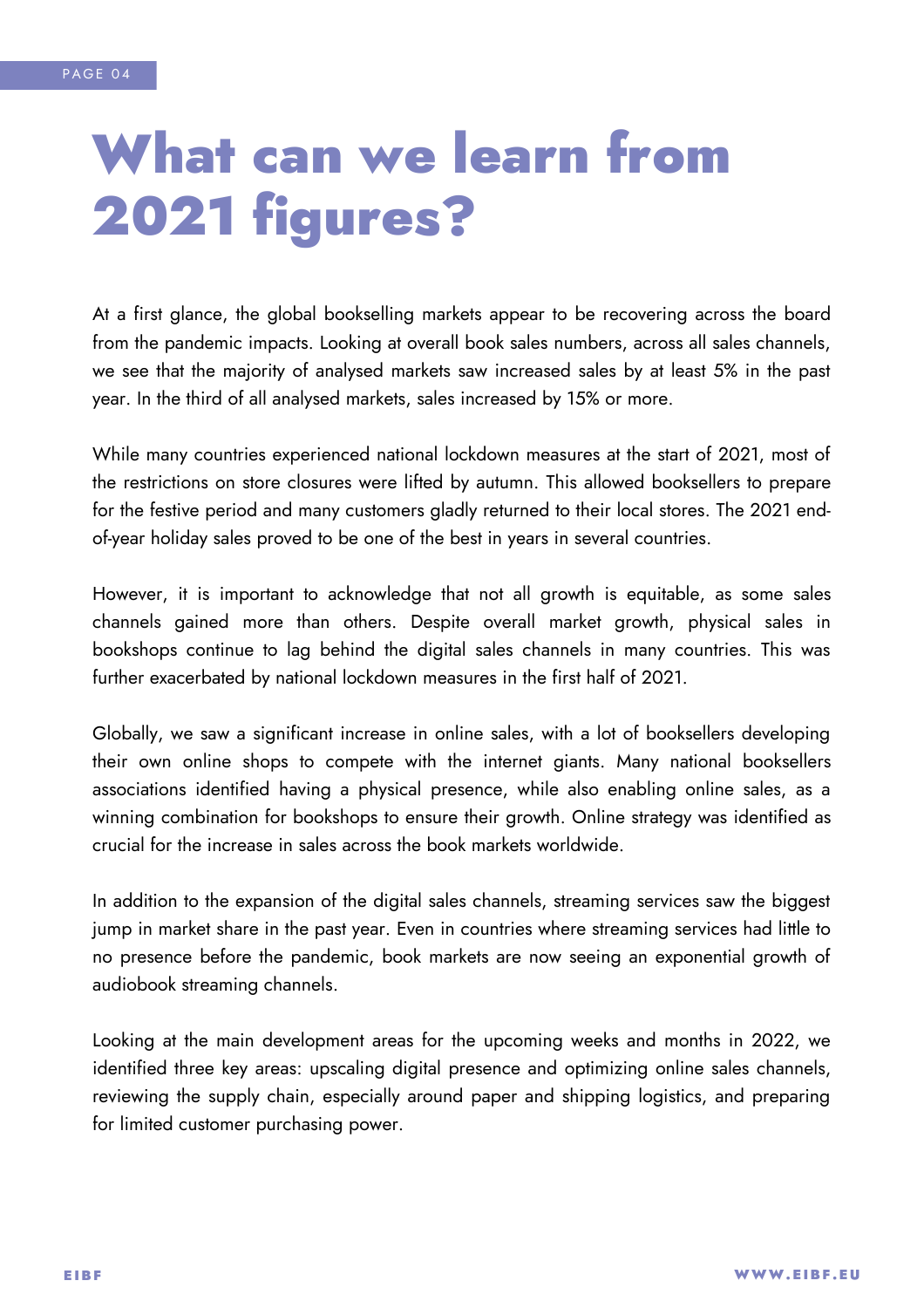

#### Global bookselling markets 2021 highlights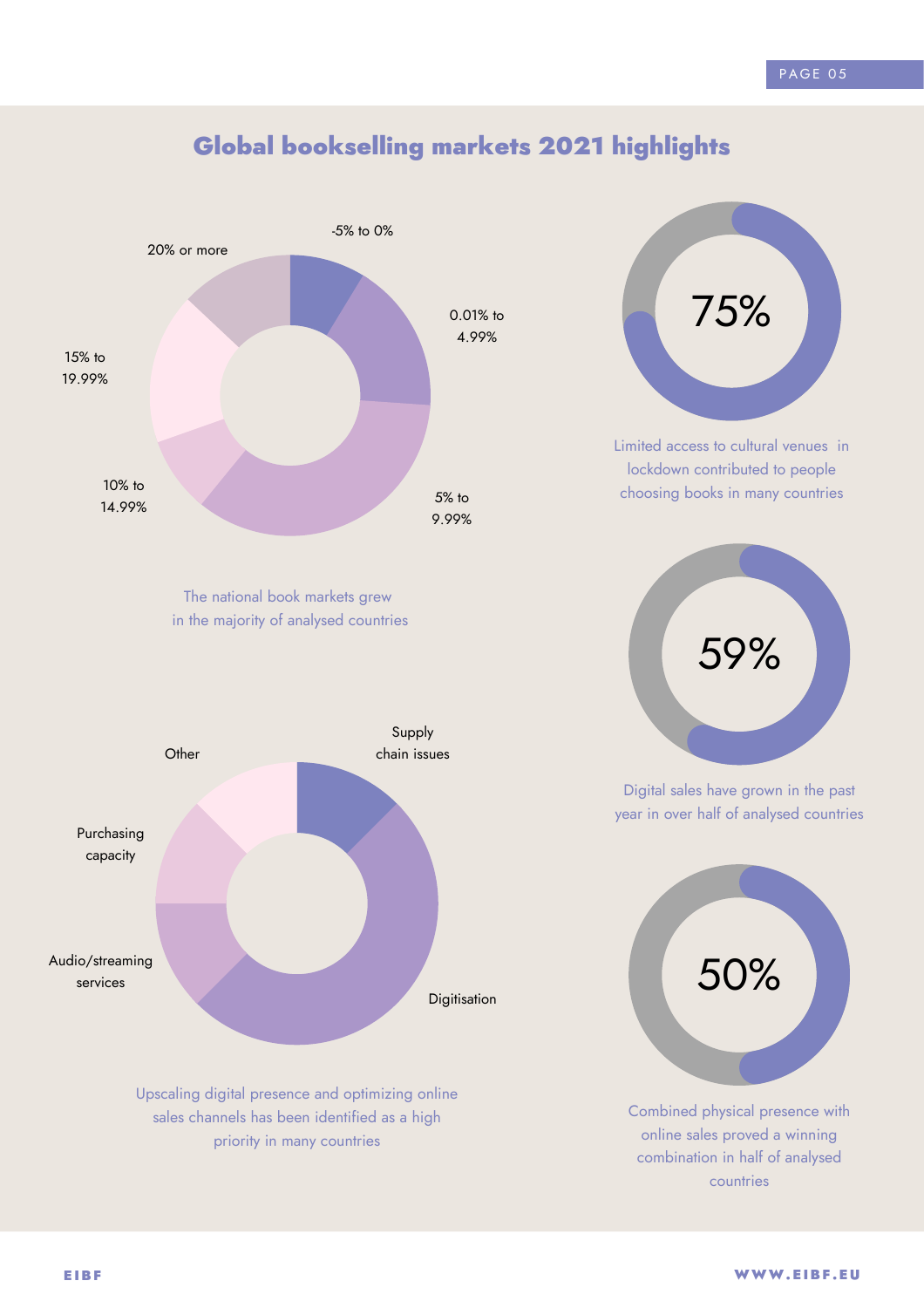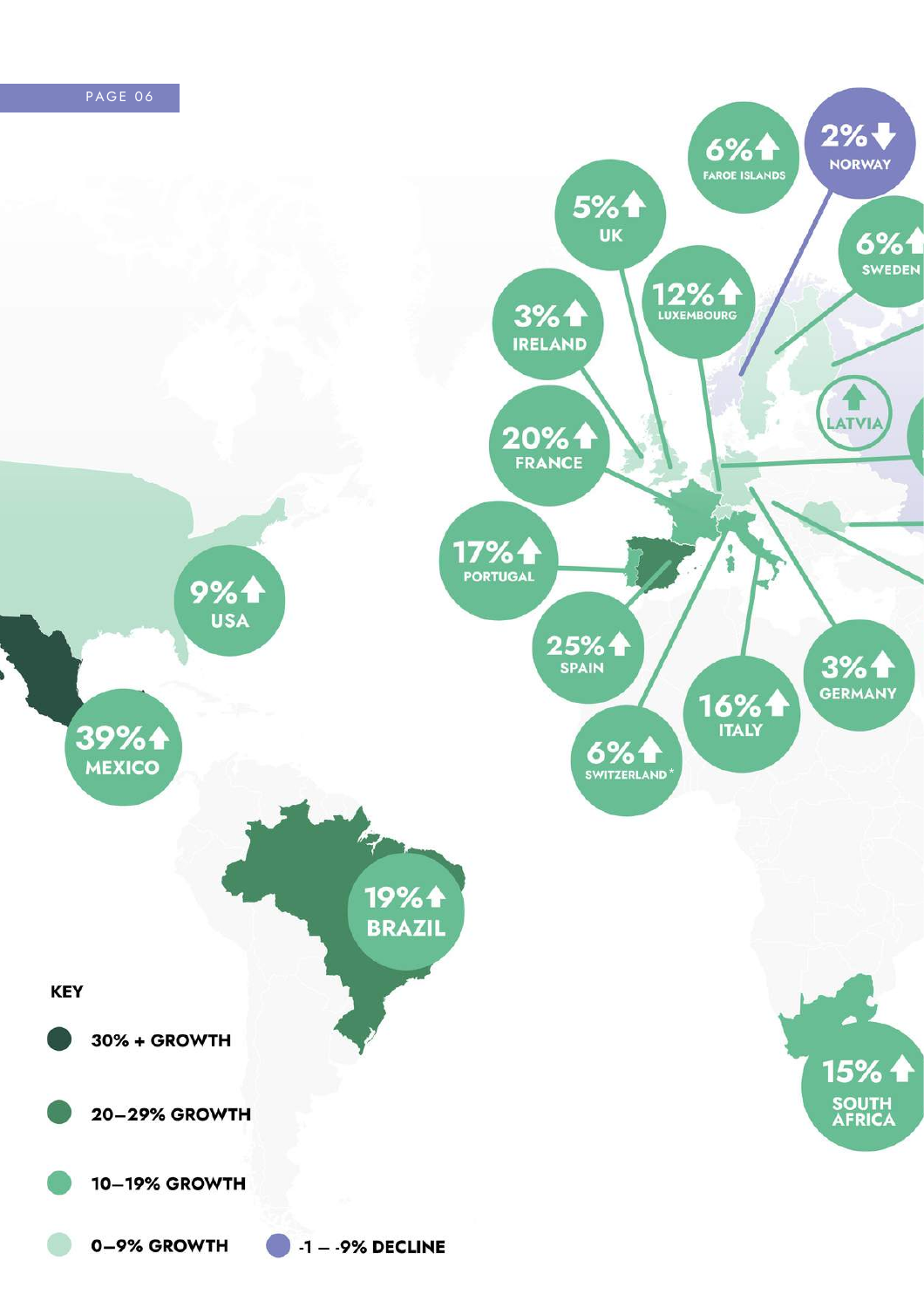PAGE 07







**1% 4 AUSTRIA** 

### Global overview of the bookselling markets in 2021



\* The Swiss book sales are based on the numbers provided by the German-speaking Swiss Publishers and Booksellers Association. The numbers for the whole country are likely different.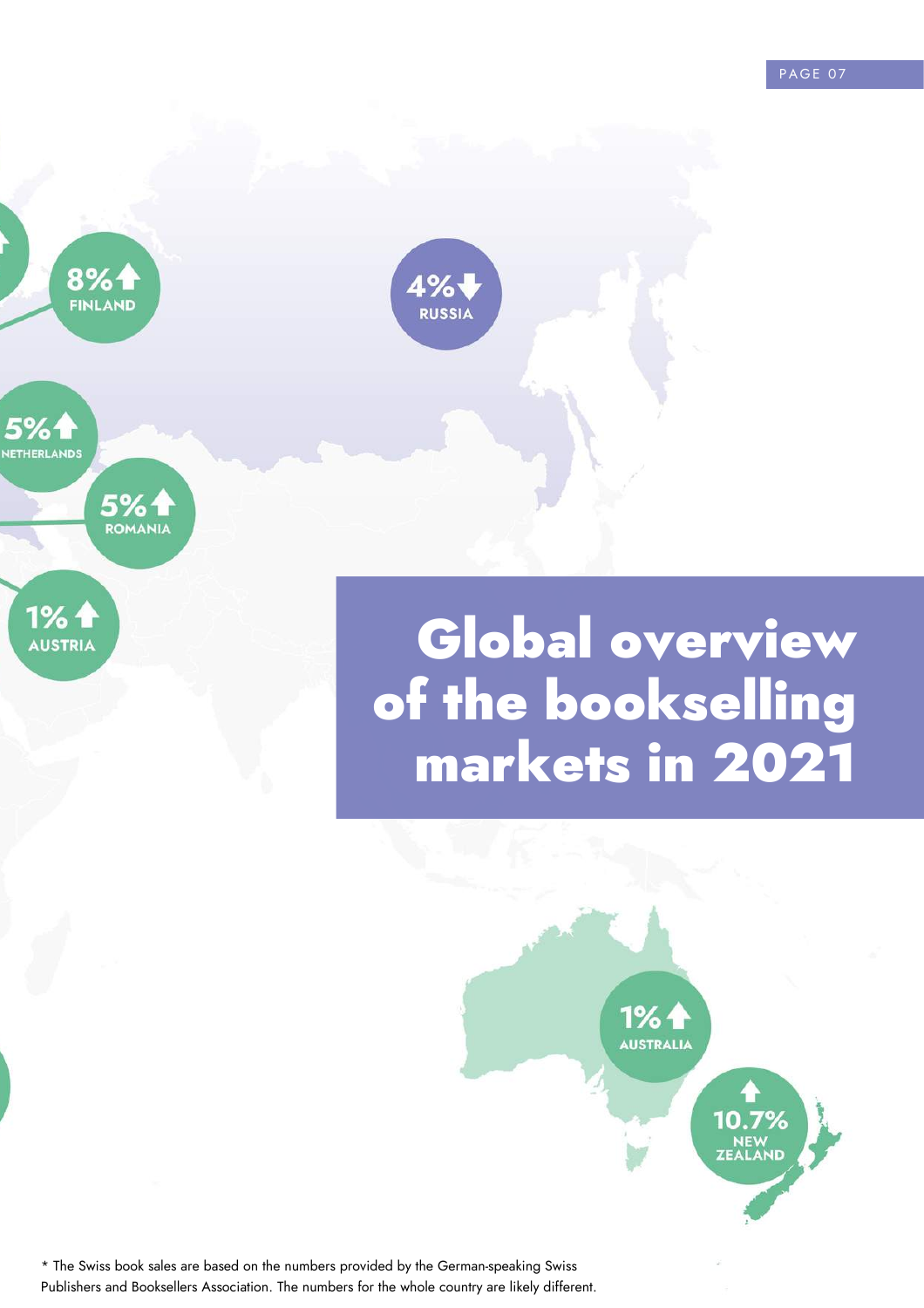

### Analysing the new trends impacting the global bookselling industry

#### Demand for books remained high throughout 2021

Despite national lockdowns and closed shops, the demand for books remained high throughout 2021. Booksellers across the world have seen their business models changing, having to move away from traditional bookselling overnight. However, they rallied and quickly adopted new approaches for pick-up and delivery, which ensured continued customer loyalty to bookshops. While online sales channels gained in popularity, booksellers still have an important advantage in our ever-more digitized world: practical insights on the market, as well as the knowledge and desire to share books recommendations with everyone.

Bookselling Ireland: "Ireland had a very strict lockdown and people were reluctant to go anywhere, so they turned to reading. In 2021, the pandemic was still causing a lot of uncertainty, but for now consumers are still turning to books in record numbers, and that doesn't look to be abating soon."

Australian Booksellers Association: "Sales across the market were up, largely due to significant lockdowns in Melbourne and Sydney, which accounts for half of the Australian economy. More people bought more books to read at home."

Syndicat des Distributeurs de Loisirs Culturels: "Culture in 2021 was mostly books, with cinemas and theatres being closed for most of the year, and with difficulties to travel abroad. Booksellers did an incredible job to make books available despite restrictions, through online sales, click and collect and personal deliveries, which helped boost book sales numbers. In addition, books have been declared as 'essential goods' in France, so most bookshops remained open during 2021."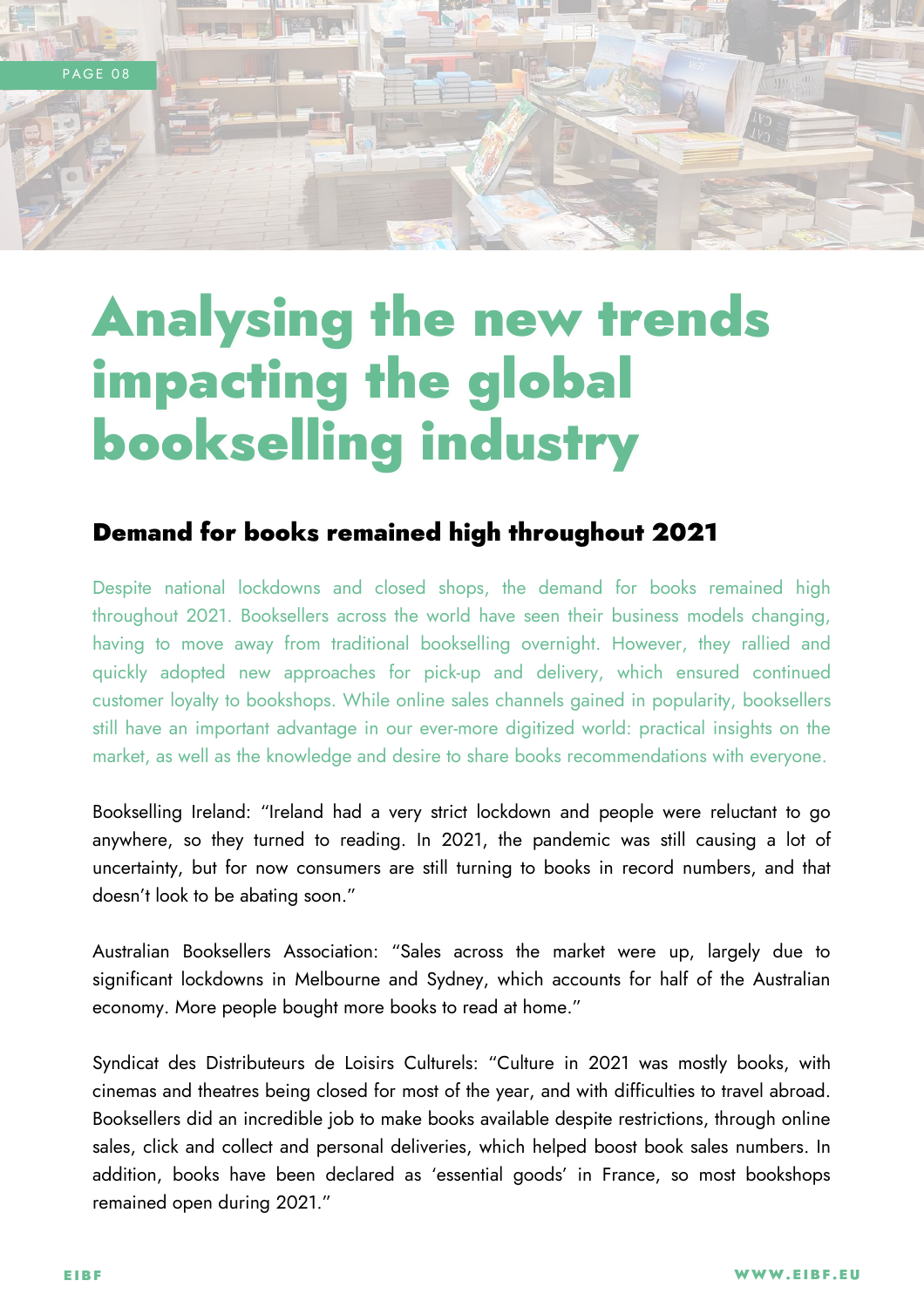#### Not all growth is equitable

While overall book sales grew in 2021, physical retail in brick-and-mortar bookshops remained impacted by lockdowns and lower customer traffic. Bookshops with developed online strategy and presence were able to quickly respond to the changing customer needs. Bookshops in rural areas coped better than the shops located in city centres or shopping areas, due to lack of crowds. Local shops were able to meet the needs of their customers with home deliveries and increased flexibility.

**Theory** 

German Publishers and Booksellers Association: "The months of store closures at the beginning of the year and the decline in footfall in the city centres have been a great challenge to physical bookstores in particular. They finished with a 3.1% drop in revenues compared to 2020 and an 11.5% drop compared to the pre-Covid year of 2019."

Dutch Booksellers Association: "In the Netherlands, online sales channels grew by 20%, while physical bookshops saw a decline in sales by 7%. For the first time ever, in 2021 more books were sold by e-commerce channels than by physical shops, with e-commerce gaining 6% of market share year-on-year in 2021."

Norwegian Booksellers Association: "Digital channels gained the most and physical lost the most. But solutions like click and collect included both digital and physical channels, and were very important during the pandemic."

Latvian Booksellers Association: "Winners were bookshops with improved online stores, with wide book assortment online and quicker and wider delivery options for customers, and physical shops which, after restriction measures were eased, were ready to meet their customers and deliver higher quality service than before."

Spanish Booksellers Association: "According to data from the Spanish Federation of Publishers Guilds (FGEE), book sales in Spain grew. However, the sales in bookstores saw a loss. It is obvious that customers continued buying books at a normal rate, they just made their purchases online."

PAGE 09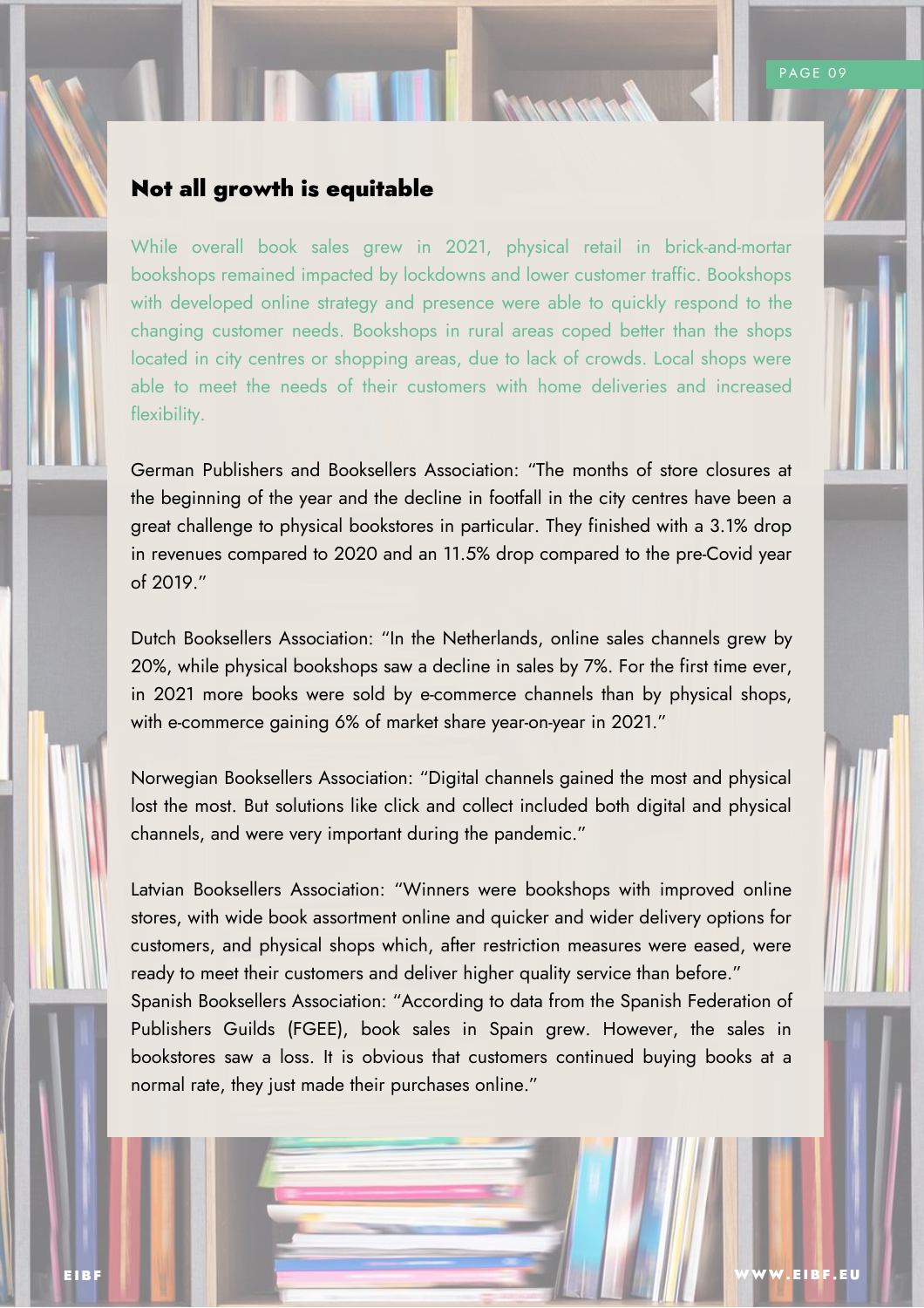



Pandemic restrictions posed a different challenge for booksellers, and wider retail sector. Large share of population around the world continued to work remotely throughout 2021, which resulted in lower consumer traffic in stores. Adapting to shifting regulations took its toll and businesses in city centers and larger shopping areas were particularly affected. This impacted the sales of different book genres: children's sections and comic books have seen the biggest gains, while non-fiction, especially business and economics, saw a decline. Travel genre saw the steepest loss of sales since the start of the pandemic.

Swedish Booksellers Association: "We never had a complete lockdown in Sweden, but people were asked to avoid stores and shopping centers, which had a negative impact on book sales during the pandemic. When restrictions were lifted, customers returned."

Bookselling Ireland: "More money was spent on books in Ireland in 2021 than ever before, with total sales reaching €165.9m, €4.4m ahead of 2020 (+3%). The children's section saw its highest volume and value on record, with fiction earning its highest value since 2010 and non-fiction having its fifth-highest year by value."

Syndicat des Distributeurs de Loisirs Culturels: "It is unclear if it is linked to pandemic, but comics, including manga sales hit the sky in France – with 108% increase."

German Publishers and Booksellers Association: "Books for children and young adults continued to record large increases during the pandemic: titles for this young target group brought in 9% more sales last year than in 2019. Fiction (+4%) and non-fiction (+2%) also gained ground compared to pre-pandemic levels. A large sales gap still exists for travel literature (-26%)."

Portuguese Publishers and Booksellers Association: "Compared with prepandemic year 2019, comics and manga section saw the largest increase in sales in Portugal (+68%). Fiction titles are also up by +7%, while tourism books are lagging behind by staggering -80%."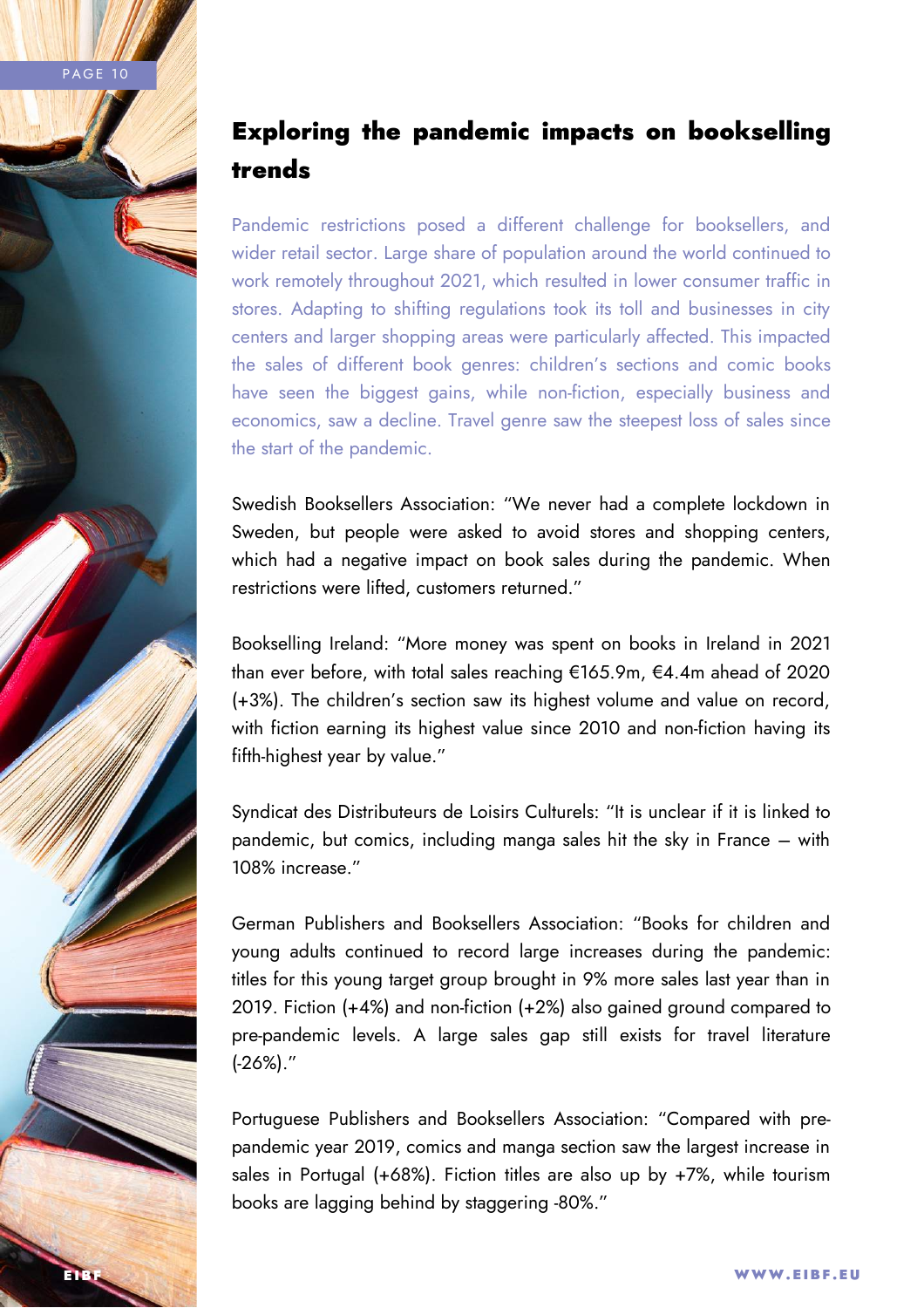#### Looking ahead: future development opportunities

As we emerge from the pandemic, booksellers will continue to benefit from the more agile business models and newly acquired skills and knowledge from the last two years, including the scaled up digital presence, variety of delivery options offered and hosting of hybrid events. However, it is important to continue building on this, reaching more customers and engaging them through various channels.

Latvian Booksellers Association: "We are waiting for the upcoming autumn and winter months, with some uncertainty because of the increasing prices in all areas that will affect purchasing capacity. Books will have to compete with other essential goods and services."

German-speaking Swiss Publishers and Booksellers Association: "The main areas of development in the upcoming months will focus on digitalization, and all topics surrounding supply-chain issues, including the shortage of raw materials, first of all the paper supply."

Portuguese Publishers and Booksellers Association: "Audiobooks are starting to be a small trend in Portugal. Maybe that is the most significant publishing alteration in our market."

Booksellers Association of New Zealand: "Our main priorities going forward include supporting digital competitiveness for indies against international retailers and local chains, sourcing an alternative audiobook platform that is not owned by a global superpower and that supports the independent sector, as well as improving digital infrastructure for the association to secure revenue streams to support members."

Luxembourgish Booksellers Federation: "To maintain and stimulate internet sales through an attractive website, which allows 24-hour shopping while optimizing transport costs; ensure optimum service in our sales outlets, enhance the welcome and care of the customer so that they feel at ease; and develop our non-book product offer to accompany our book offer."

Spanish Booksellers Association: "Spain has observed a shift in customer behavior, prioritizing digital sales channels. This in turn impacts booksellers to prepare themselves better by using tools that allow them to adapt to new and more efficient management, marketing and distribution. With the aid of regional, state and European governments, offering support for modernization and improvement of competitiveness, we foresee the development of digital tools throughout this and next year. We believe it is the only way to allow us to prevail in this market despite the constant disruptions."